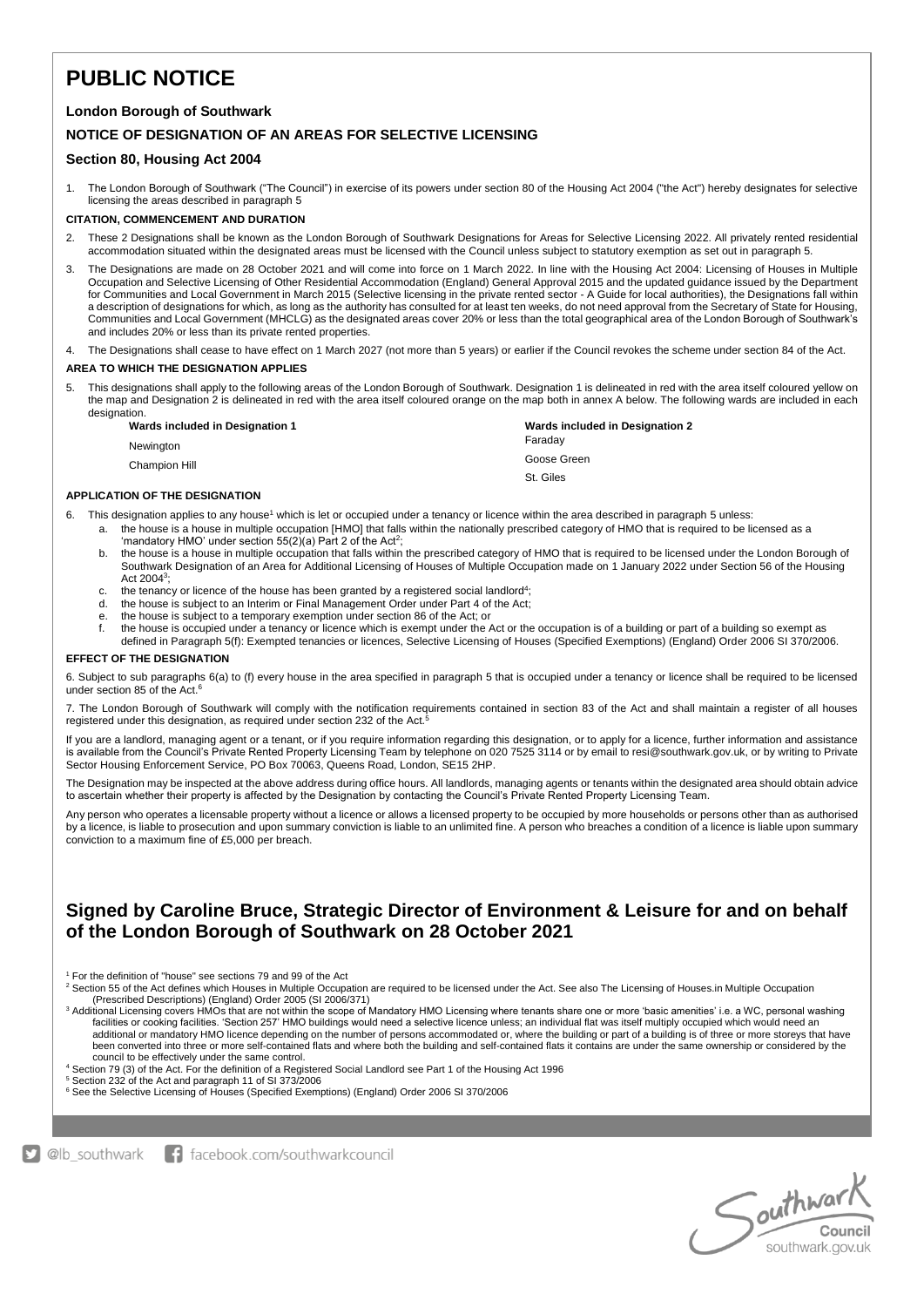**Annex A: 2 Maps below showing selective licensing designations 1 and 2 with the boundary delineated in red and the areas in yellow for designation 1 and orange for designation 2**

## **Designation 1**